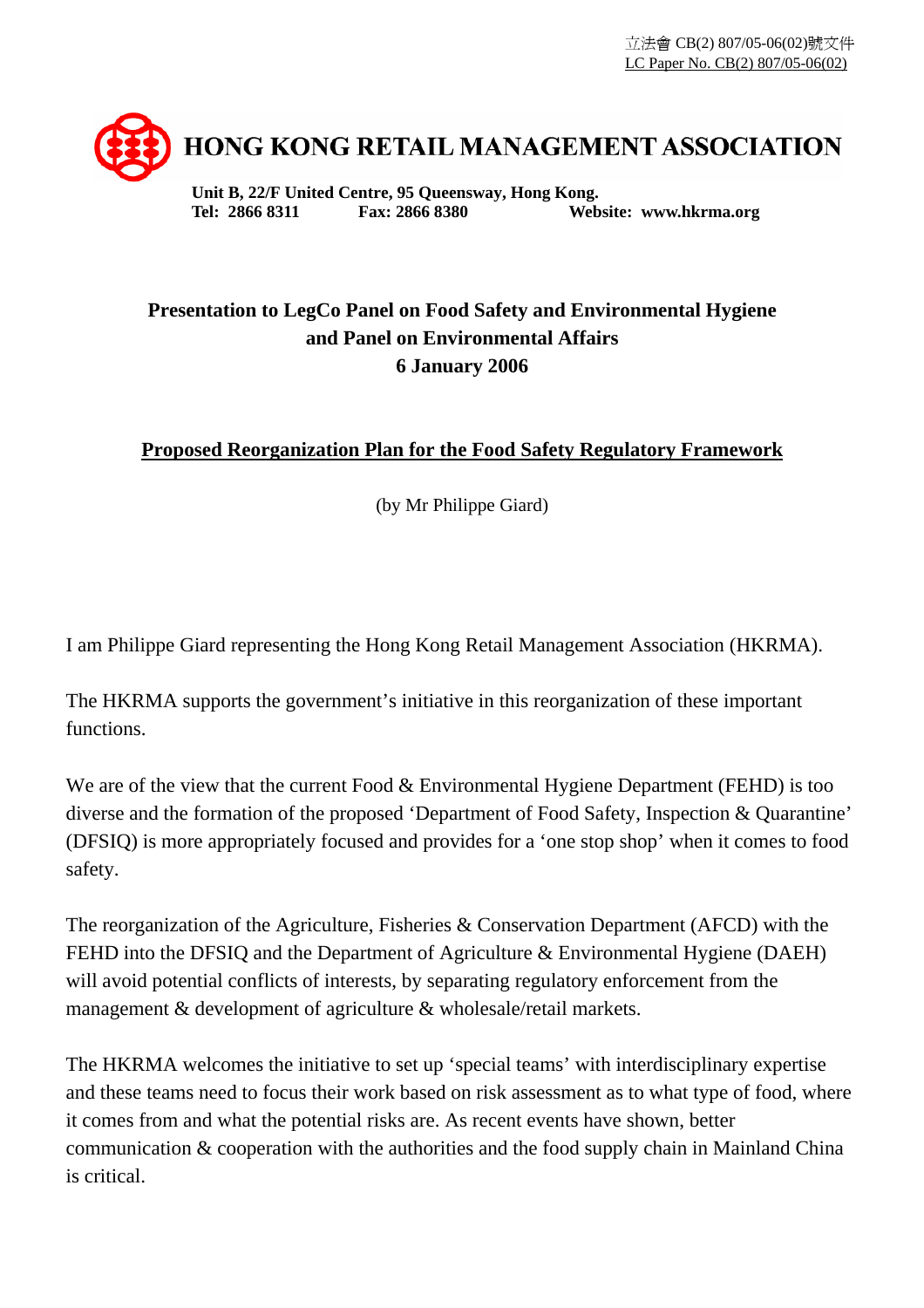Food Safety is a multidisciplinary function and it is appropriate that a 'Centre for Food Safety' (CFS) be established to provide focus and to establish a centre of excellence. The CFS should not only consist of medical Doctors; but **also of experienced Food Scientists,** Microbiologists, Toxicologists and Nutritionists. Expertise should be recruited not only from within the government, but **also from the food industry and academia**, thereby combining regulatory expertise & pure science with 'hands on' **applied expertise**. This multidisciplinary approach should help ensure that the government's policy & regulatory decisions yield the best results through a workable & practical approach to food safety issues.

The five branches to be set up covering Risk Assessment, Food Surveillance, Licensing & Inspection, Veterinary & Quarantine and Strategy & Administration are supported as is the proposed reporting structure to the CFS & DFSIQ.

The creation of a Permanent Secretary for Food Safety & Environmental Hygiene within the Health, Welfare & Food Bureau (HWFB) should provide a **better point of focus for food safety within the Bureau** and is welcomed by the HKRMA.

The proposal to establish a **Food Standards Committee is a significant step forward**. The committee should include not only academics and government experts, but also experts from the Trade who have a very detailed knowledge of food supply locally, on the mainland & Internationally.

The new DFSIQ should take the opportunity of **working more closely with the trade** and exploit the synergies that exist. In many other jurisdictions, the trade plays a critical role in maintaining food safety standards and it is very much in the trade's interest to do so.

The HKRMA hope that the government will use this restructuring to take a fresh approach to regulatory issues relating to food safety. **Introducing regulation before it can be complied with must be avoided, as it is not in the interests of the public**, the trade, or indeed the government. By actively engaging the trade to gain a thorough understanding of all relevant issues is important and **acting on the information is critical.**

Specifically, we are of the view that:

**1. A nominated member of the HKRMA sit on the newly formed Food Standards Committee.**